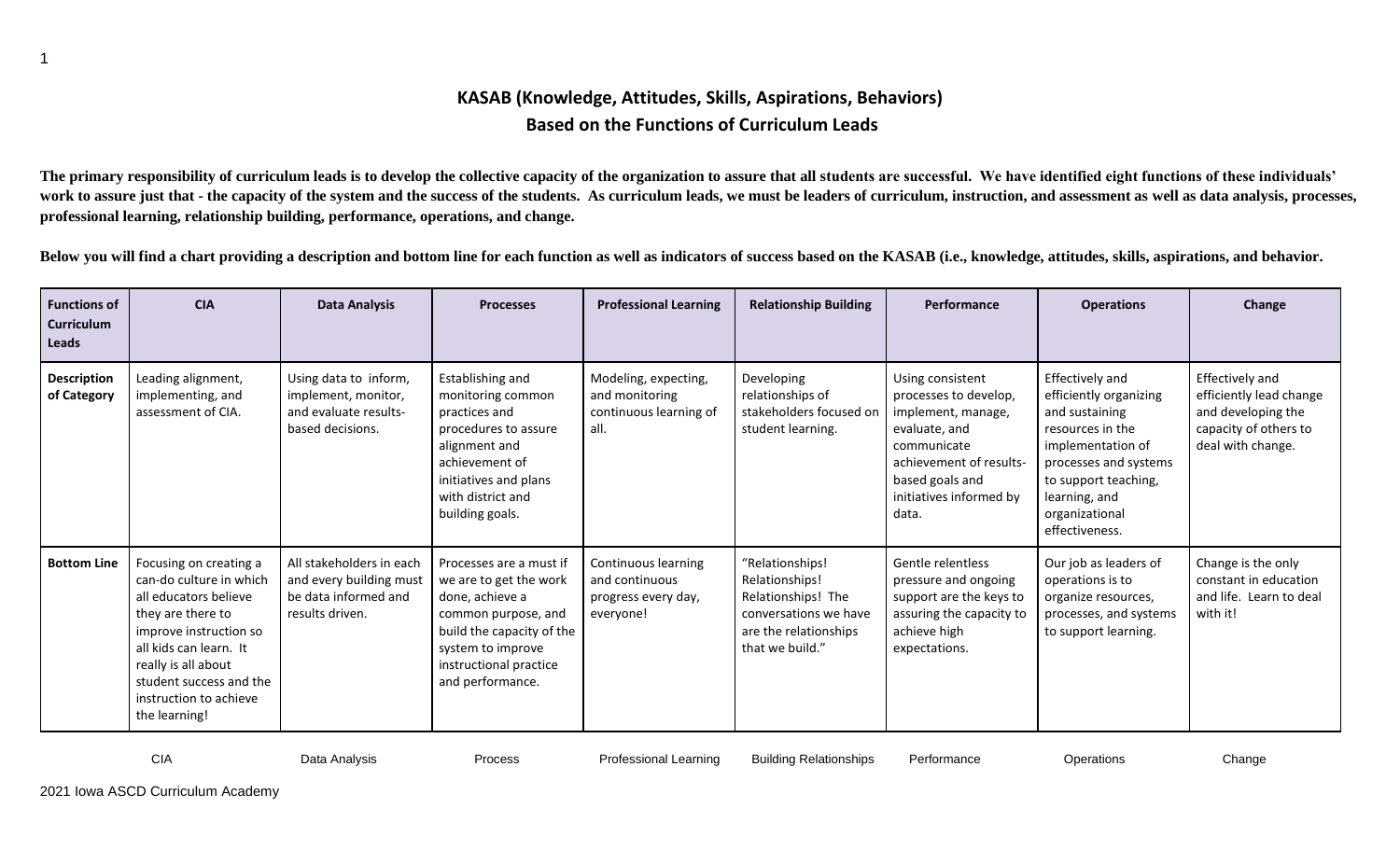| Knowledge<br>• Possesses a deep<br>(K)<br>conceptual<br>understanding of the<br>Iowa Core.<br>• Understands both the<br>learning and teaching<br>within the content<br>areas, including a<br>picture of what<br>instruction and<br>assessment for<br>learning look like.<br>• Knows avenues, such<br>as a strengths-based<br>approach, to develop<br>teachers' content<br>expertise. (Iowa<br>Teaching Standard 2)<br>· Understands different | • Understands the role<br>of data and evidence<br>in informing decisions<br>(i.e., data-informed<br>and results-driven).<br>• Understands steps to<br>build the capacity of<br>educators to collect,<br>summarize, analyze,<br>and communicate<br>data at the<br>classroom, building,<br>and district levels.<br>Knows the purposes<br>and steps for various<br>assessments,<br>including, screening,<br>diagnostic, formative,<br>and summative | • Understands systems<br>thinking and the steps<br>of action planning,<br>including<br>identification of<br>current reality,<br>desired state, gap<br>analysis, root cause,<br>goal setting, possible<br>solutions, theory of<br>change, actions).<br>• Understands MTSS<br>(Multi-Tier System of<br>Supports), including<br>assessment,<br>intervention systems,<br>and resources.<br>• Knows how to bridge<br>the gap among    | • Stays current with<br>curriculum leaders<br>(e.g., Marzano,<br>Hayes-Jacobs,<br>Mooney, Mausbach,<br>Ainsworth, Mattos,<br>Dufour, McTighe,<br>Hattie), supports<br>(e.g., Visible Learning,<br>Understanding by<br>Design, Art and<br>Science of Teaching,<br>Align the Design,<br>School Leadership<br>through the Seasons)<br>and learning theory.<br>• Understands roles<br>and methods of<br>coaching for student-                               | • Understands how<br>adults learn, how<br>adult learning is<br>different compared<br>to student learning,<br>and how to use this<br>knowledge to build<br>relationships among<br>adult learners across<br>the district.<br>• Understands how to<br>balance role(s) and<br>responsibilities in the<br>district.<br>• Knows how to assist<br>with improving<br>student learning and<br>instruction without<br>being seen as | • Knows that external<br>accountability must<br>be preceded by<br>internal<br>accountability-<br>accountability based<br>on integrated<br>building and district<br>goals, clear<br>expectations for all<br>staff who are<br>coached and<br>evaluated often in<br>the implementation<br>of best practices and<br>sound research, and<br>the impact on<br>student learning<br>that is informed by | • Stays current on state<br>reporting<br>requirements,<br>including:<br>o CASA, CSIP & Desk<br>Audits<br>o Consolidated<br><b>Applications (Title</b><br>funds)<br>o Differentiated<br>Accountability<br>o Student Count Day<br>o Coordinating<br>completion of<br>different reports<br>with other district<br>administrators<br>o Creation/Use of a<br>calendar for due | • Demonstrates a deep<br>understanding of the<br>change process and<br>recognizes that ALL<br>school improvement<br>efforts involve change<br>at some level.<br>• Demonstrates a deep<br>understanding of<br>systems thinking and<br>how it interrelates<br>with the change<br>process. |
|-----------------------------------------------------------------------------------------------------------------------------------------------------------------------------------------------------------------------------------------------------------------------------------------------------------------------------------------------------------------------------------------------------------------------------------------------|--------------------------------------------------------------------------------------------------------------------------------------------------------------------------------------------------------------------------------------------------------------------------------------------------------------------------------------------------------------------------------------------------------------------------------------------------|----------------------------------------------------------------------------------------------------------------------------------------------------------------------------------------------------------------------------------------------------------------------------------------------------------------------------------------------------------------------------------------------------------------------------------|---------------------------------------------------------------------------------------------------------------------------------------------------------------------------------------------------------------------------------------------------------------------------------------------------------------------------------------------------------------------------------------------------------------------------------------------------------|---------------------------------------------------------------------------------------------------------------------------------------------------------------------------------------------------------------------------------------------------------------------------------------------------------------------------------------------------------------------------------------------------------------------------|-------------------------------------------------------------------------------------------------------------------------------------------------------------------------------------------------------------------------------------------------------------------------------------------------------------------------------------------------------------------------------------------------|--------------------------------------------------------------------------------------------------------------------------------------------------------------------------------------------------------------------------------------------------------------------------------------------------------------------------------------------------------------------------|-----------------------------------------------------------------------------------------------------------------------------------------------------------------------------------------------------------------------------------------------------------------------------------------|
| approaches to<br>review, adopt and<br>implement<br>curriculum and<br>select/develop an<br>approach that will<br>work in the context of<br>the district.<br><b>CIA</b>                                                                                                                                                                                                                                                                         | assessments.<br>Data Analysis                                                                                                                                                                                                                                                                                                                                                                                                                    | content, curriculum,<br>professional learning,<br>instruction, and<br>assessment.<br>• Demonstrates<br>awareness of various<br>curriculum resources,<br>including board<br>policies, curriculum<br>review processes and<br>cycles, adoption of<br>instructional<br>resources, technology<br>resources/<br>subscriptions.<br>• Understands the<br>district's instructional<br>framework or the<br>importance of<br><b>Process</b> | centered learning.<br>• Understands the Iowa<br>Professional<br>Development Model<br>and how to<br>implement it within<br>the context of the<br>district and school(s).<br>· Understands current<br>research and theory<br>regarding effective<br>leadership and<br>practices (e.g.,<br>learning, curriculum,<br>teaching). (ISSL 2g)<br>• Understands the<br>need for clearly<br>articulated high<br>expectations with<br><b>Professional Learning</b> | evaluative or as an<br>evaluator.<br>• Knows steps in<br>coaching (e.g., Fierce,<br>Cognitive, Crucial,<br>Peer, Blended),<br>including the ORID<br>questioning skills.<br>The ORID (Objective,<br>Reflective, Interpretive,<br>Decisional) method of<br>strategic questioning is<br>a structured<br>conversation, led by a<br>facilitator, that moves<br>towards a decision.<br><b>Building Relationships</b>            | data.<br>• Knows the steps of<br>evaluating<br>performance,<br>including planning,<br>conducting, and<br>reporting our<br>evaluation of<br>programs and<br>initiatives and their<br>impact on students<br>and their learning.<br>Performance                                                                                                                                                    | dates, tips for<br>completing, etc.<br>o Iowa School<br>Performance<br>Profile<br>• Stays aware of state<br>testing requirements,<br>policies, and<br>procedures<br>o Iowa State<br>Assessment of<br><b>Student Progress</b><br>(ISASP)<br>o ELPA 21 Screening<br>and Summative<br>Assessments for<br><b>English Learners</b><br>(EL)<br>o Differentiated<br>Operations  | Change                                                                                                                                                                                                                                                                                  |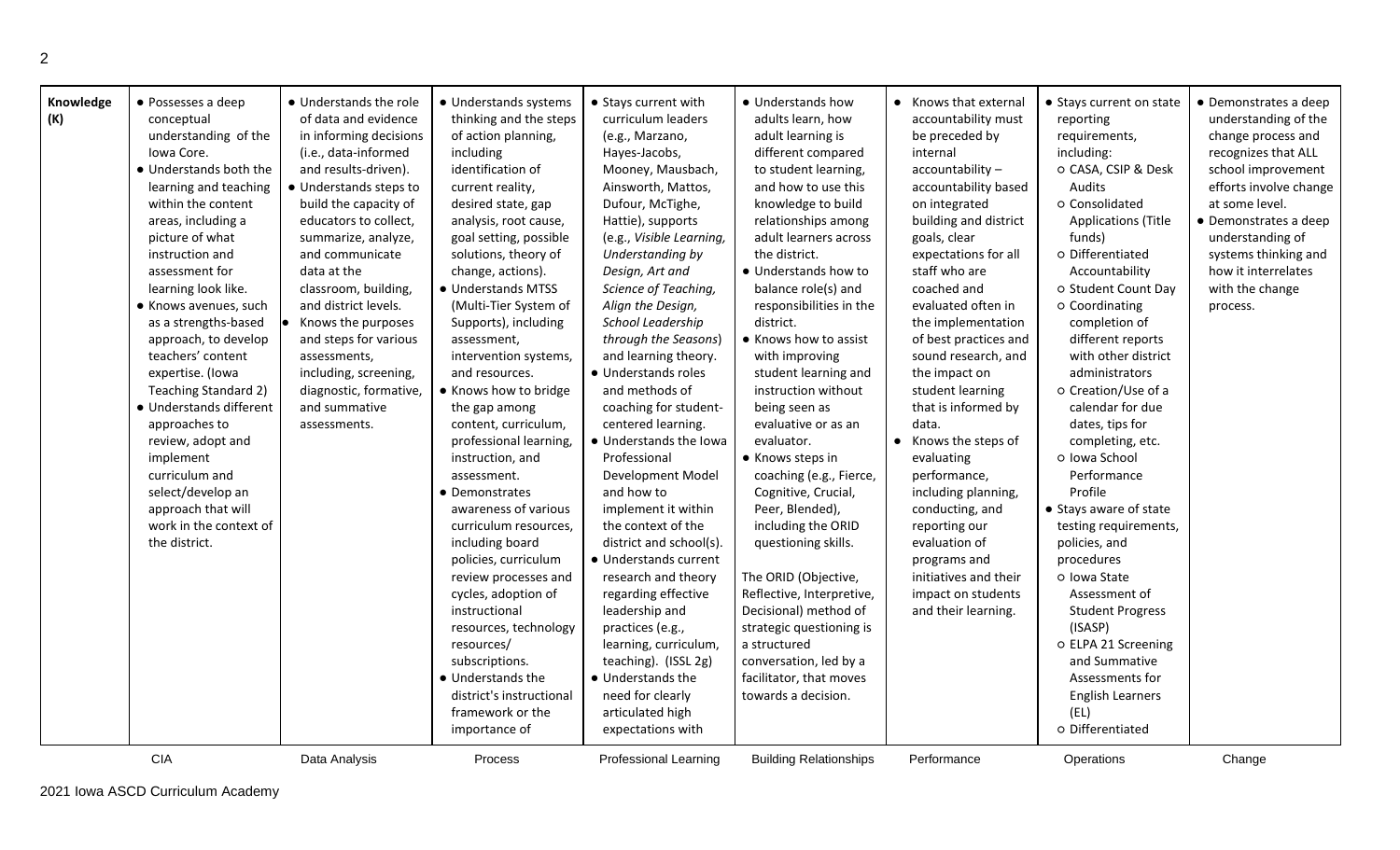|              |                                                                                         |                                                                                         | implementing an<br>instructional<br>framework as a way<br>to unify the entire<br>system (learning,<br>teaching, evaluation,<br>professional learning,<br>etc.).<br>• Explores<br>processes/practices<br>that turn "pockets of<br>excellence" into a<br>system-wide<br>approach to learning<br>(e.g., professional<br>learning<br>communities, hiring,<br>evaluation, intensive<br>assistance, data<br>analysis, school<br>improvement,<br>evaluation of<br>programs and<br>initiatives, learning<br>walks, classroom<br>observations,<br>facilitation of<br>meetings, feedback,<br>behavior | evidence of progress<br>on a continuous<br>basis.<br>• Knows best practices<br>in monitoring for<br>implementation and<br>evaluating impact on<br>student learning. |                                                                           |                                                                             | Assessment for<br>Level III Special<br>Education student)<br>• Develops deep<br>understanding of<br>special programs<br>(e.g., Talented and<br>Gifted, English<br>Learners, Title I,<br>Teacher Leadership),<br>including yearly<br>requirements,<br>minimum to best<br>practices, resources,<br>reporting, state and<br>AEA contacts/list<br>servs.<br>• Understands the<br>current federal<br>legislation impacting<br>education (e.g., ESSA,<br>Civil Rights Data<br>Collection) and how it<br>impacts districts.<br>• Understands the<br>foundational needs<br>for an effective<br>technology system<br>that allows access to |                                                                                             |
|--------------|-----------------------------------------------------------------------------------------|-----------------------------------------------------------------------------------------|---------------------------------------------------------------------------------------------------------------------------------------------------------------------------------------------------------------------------------------------------------------------------------------------------------------------------------------------------------------------------------------------------------------------------------------------------------------------------------------------------------------------------------------------------------------------------------------------|---------------------------------------------------------------------------------------------------------------------------------------------------------------------|---------------------------------------------------------------------------|-----------------------------------------------------------------------------|-----------------------------------------------------------------------------------------------------------------------------------------------------------------------------------------------------------------------------------------------------------------------------------------------------------------------------------------------------------------------------------------------------------------------------------------------------------------------------------------------------------------------------------------------------------------------------------------------------------------------------------|---------------------------------------------------------------------------------------------|
|              |                                                                                         |                                                                                         | expectations).                                                                                                                                                                                                                                                                                                                                                                                                                                                                                                                                                                              |                                                                                                                                                                     |                                                                           |                                                                             | timely and high-<br>quality data.                                                                                                                                                                                                                                                                                                                                                                                                                                                                                                                                                                                                 |                                                                                             |
|              | <b>CIA</b>                                                                              | <b>Data Analysis</b>                                                                    | <b>Processes</b>                                                                                                                                                                                                                                                                                                                                                                                                                                                                                                                                                                            | <b>Prof Learning</b>                                                                                                                                                | <b>Relationship Building</b>                                              | Performance                                                                 | <b>Operations</b>                                                                                                                                                                                                                                                                                                                                                                                                                                                                                                                                                                                                                 | Change                                                                                      |
| Attitude (A) | • Believes that high<br>expectations for<br>learning require that<br>all - students and | • Believes that data-<br>informed leadership<br>is the anchor for<br>increased learning | • Believes that use of<br>common practices/<br>processes build<br>capacity in                                                                                                                                                                                                                                                                                                                                                                                                                                                                                                               | • Believes that all<br>educators (e.g.,<br>teachers, principals,<br>paraeducators,                                                                                  | • Believes that<br>listening, feedback<br>and action are<br>priorities in | • Believes a key to<br>student success is in<br>the quality<br>professional | Believes in the<br>$\bullet$<br>development of<br>human capital of the<br>school and district.                                                                                                                                                                                                                                                                                                                                                                                                                                                                                                                                    | • Believes that all<br>students can learn.<br>• Believes to create a<br>sense of urgency we |
|              | <b>CIA</b>                                                                              | Data Analysis                                                                           | Process                                                                                                                                                                                                                                                                                                                                                                                                                                                                                                                                                                                     | <b>Professional Learning</b>                                                                                                                                        | <b>Building Relationships</b>                                             | Performance                                                                 | Operations                                                                                                                                                                                                                                                                                                                                                                                                                                                                                                                                                                                                                        | Change                                                                                      |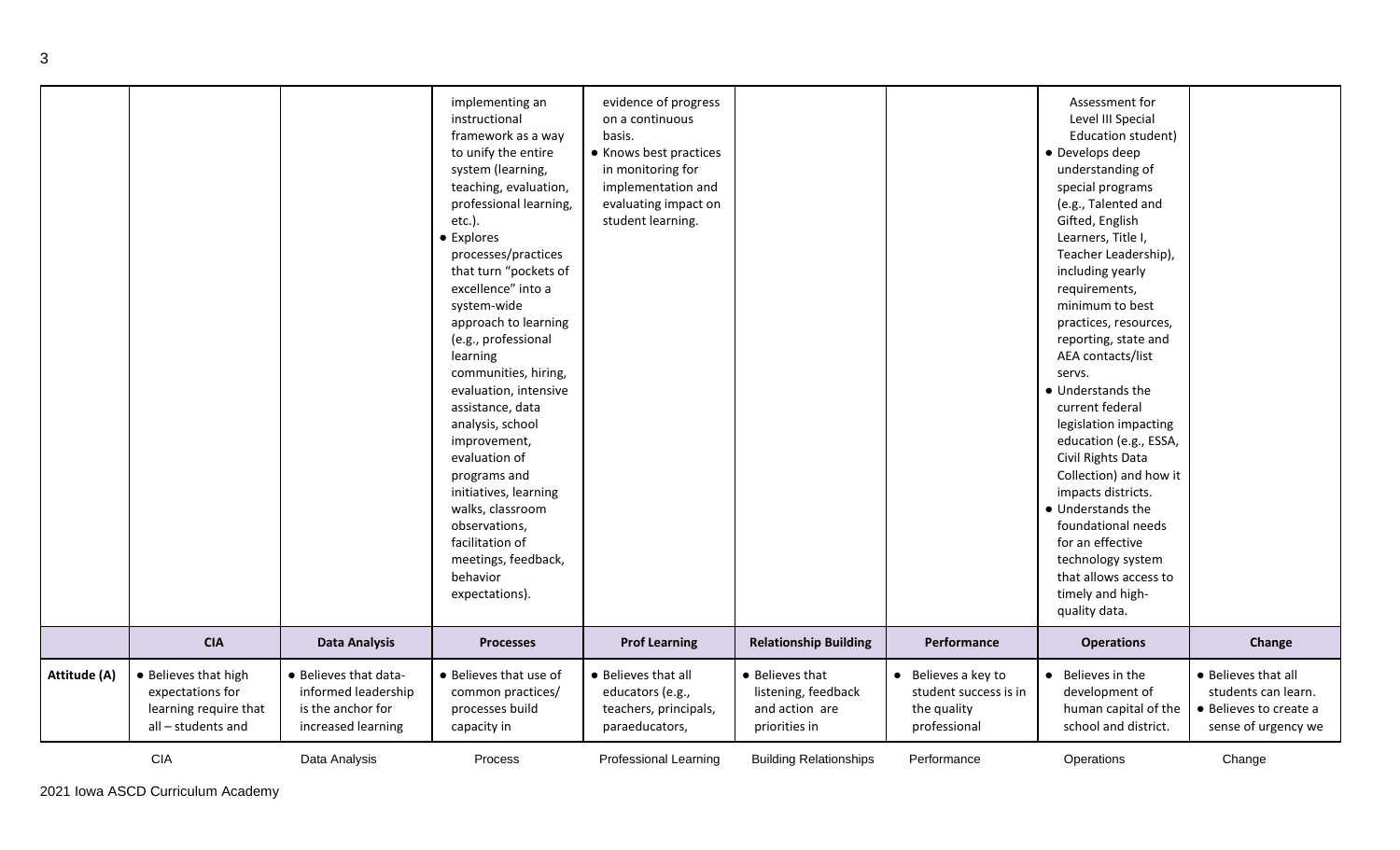|            | educators - are<br>students of and<br>advocates for<br>learning.                                                                                                                                                                                                                                                                                                               | and data/evidence<br>are the tools for<br>focusing on learning<br>and improving<br>instructional<br>practices.<br>• Sees it as his/her<br>responsibility to<br>collaboratively build a<br>culture of inquiry and<br>engage all educators<br>in data-informed<br>actions.                                                                                                                                                                                                                   | o consistency of<br>actions,<br>o achievement of<br>intended<br>outcomes,<br>o a system to support<br>teaching, learning,<br>and organizational<br>effectiveness<br>consistent with the<br>district's vision and<br>goals and student<br>needs.                                                                                                                                                                                            | district<br>administrators) can<br>become even more<br>effective through job-<br>embedded<br>professional learning<br>experiences and<br>coaching.<br>• Believes that all<br>students and all<br>educators - each and<br>everyone of them -<br>must constantly strive<br>for increased success.                                                                                                      | developing<br>relationships with<br>stakeholders.<br>· Values student voices<br>through authentic<br>opportunities for<br>their involvement in<br>the organizations.                                                                                                                                                                                                                                                                                            | practices of teachers<br>and leaders.                                                                                                                                                                                                                                                                                                                                      | Believes that<br>resources should be<br>allocated equitably,<br>not equally, in<br>response to student<br>learning needs.                       | must replace<br>"obstacles to<br>improvement" with<br>their counterparts -<br>purpose, focus,<br>engagement,<br>collaboration, and<br>clarity in<br>expectations.<br>• Believes that we must<br>be a community of<br>risk takers and learn<br>through our mistakes<br>and the "wisdom in<br>the room."                                                                                                                  |
|------------|--------------------------------------------------------------------------------------------------------------------------------------------------------------------------------------------------------------------------------------------------------------------------------------------------------------------------------------------------------------------------------|--------------------------------------------------------------------------------------------------------------------------------------------------------------------------------------------------------------------------------------------------------------------------------------------------------------------------------------------------------------------------------------------------------------------------------------------------------------------------------------------|--------------------------------------------------------------------------------------------------------------------------------------------------------------------------------------------------------------------------------------------------------------------------------------------------------------------------------------------------------------------------------------------------------------------------------------------|------------------------------------------------------------------------------------------------------------------------------------------------------------------------------------------------------------------------------------------------------------------------------------------------------------------------------------------------------------------------------------------------------|-----------------------------------------------------------------------------------------------------------------------------------------------------------------------------------------------------------------------------------------------------------------------------------------------------------------------------------------------------------------------------------------------------------------------------------------------------------------|----------------------------------------------------------------------------------------------------------------------------------------------------------------------------------------------------------------------------------------------------------------------------------------------------------------------------------------------------------------------------|-------------------------------------------------------------------------------------------------------------------------------------------------|-------------------------------------------------------------------------------------------------------------------------------------------------------------------------------------------------------------------------------------------------------------------------------------------------------------------------------------------------------------------------------------------------------------------------|
| Skills (S) | • Develops capacity in<br>others to understand<br>and increase<br>knowledge of content<br>and best instructional<br>practices. (ISSL 1b)<br>• Develops skills in<br>monitoring, coaching,<br>and supporting<br>educators to use<br>established<br>curriculum to do<br>effective teaching to<br>achieve intended<br>learning aligned with<br>district and/or<br>building goals. | • Develops skills in<br>using evidence to<br>inform, implement,<br>monitor, and<br>evaluate results-<br>based decisions.<br>• Develops skills in<br>educators to use<br>evidence to make<br>effective instructional<br>decisions for their<br>students' learning.<br>• Collaborates with<br>other educators to<br>involve students in<br>the collection,<br>analysis, and use of<br>their own data to<br>make good learning<br>decisions.<br>• Ensures the ethical<br>collection, storage, | • Selects/Develops and<br>practices common<br>sets of<br>procedures/steps to<br>move toward<br>consistent and<br>system-wide<br>approaches to<br>learning (e.g.,<br>professional learning<br>communities, hiring,<br>evaluation, intensive<br>assistance, data<br>analysis, school<br>improvement,<br>evaluation of<br>programs and<br>initiatives, learning<br>walks, classroom<br>observations,<br>facilitation of<br>meetings, behavior | • Designs and<br>implements<br>professional learning<br>based on the<br>following:<br>o Informed by data<br>o Reflecting current<br>evidence-based<br>practices<br>o Differentiated to<br>meet individual and<br>group needs<br>o Aligned with the<br>Iowa Professional<br>Development<br>Model<br>o Monitored and<br>coached for<br>implementation<br>o Evaluated for<br>impact<br>o Celebrated for | · Builds meaningful,<br>two-way<br>communication<br>among stakeholders<br>for increased<br>learning.<br>· Builds skills in<br>coaching (e.g., Fierce,<br>Cognitive, Crucial,<br>Peer, Blended),<br>including the ORID<br>questioning skills<br>shared in evaluator<br>training.<br>• Centers group<br>discussions on the<br>instructional work of<br>the organization.<br>· Develops skills in<br>participating in public<br>conversations to<br>understand the | • Develops skills of<br>educators on the<br>following:<br>o What is assessed<br>- The Learning<br>o Who is assessed<br>- the Students<br>o When is<br>assessment<br>conducted - Both<br>Formative and<br>Summative<br>o How is<br>assessment<br>$conducted -$<br>With Integrity<br>and Fidelity<br>o How are<br>assessment<br>results used -<br>Informing<br>Decisions for | • Manages the politics<br>of learning-focused<br>leadership.<br>• Monitors and<br>evaluates resource<br>effectiveness, equity,<br>and adequacy. | • Leads change,<br>develops the capacity<br>of others and<br>delegates to<br>o Create a sense of<br>urgency for<br>learning and school<br>improvement.<br>o Use a theory of<br>change/action to<br>initiate and sustain<br>change efforts.<br>o Nurture schools,<br>staff and<br>stakeholders as<br>they navigate<br>through change<br>processes.<br>o Balance gentle<br>relentless pressure<br>and ongoing<br>support. |
|            | <b>CIA</b>                                                                                                                                                                                                                                                                                                                                                                     | Data Analysis                                                                                                                                                                                                                                                                                                                                                                                                                                                                              | <b>Process</b>                                                                                                                                                                                                                                                                                                                                                                                                                             | Professional Learning                                                                                                                                                                                                                                                                                                                                                                                | <b>Building Relationships</b>                                                                                                                                                                                                                                                                                                                                                                                                                                   | Performance                                                                                                                                                                                                                                                                                                                                                                | Operations                                                                                                                                      | Change                                                                                                                                                                                                                                                                                                                                                                                                                  |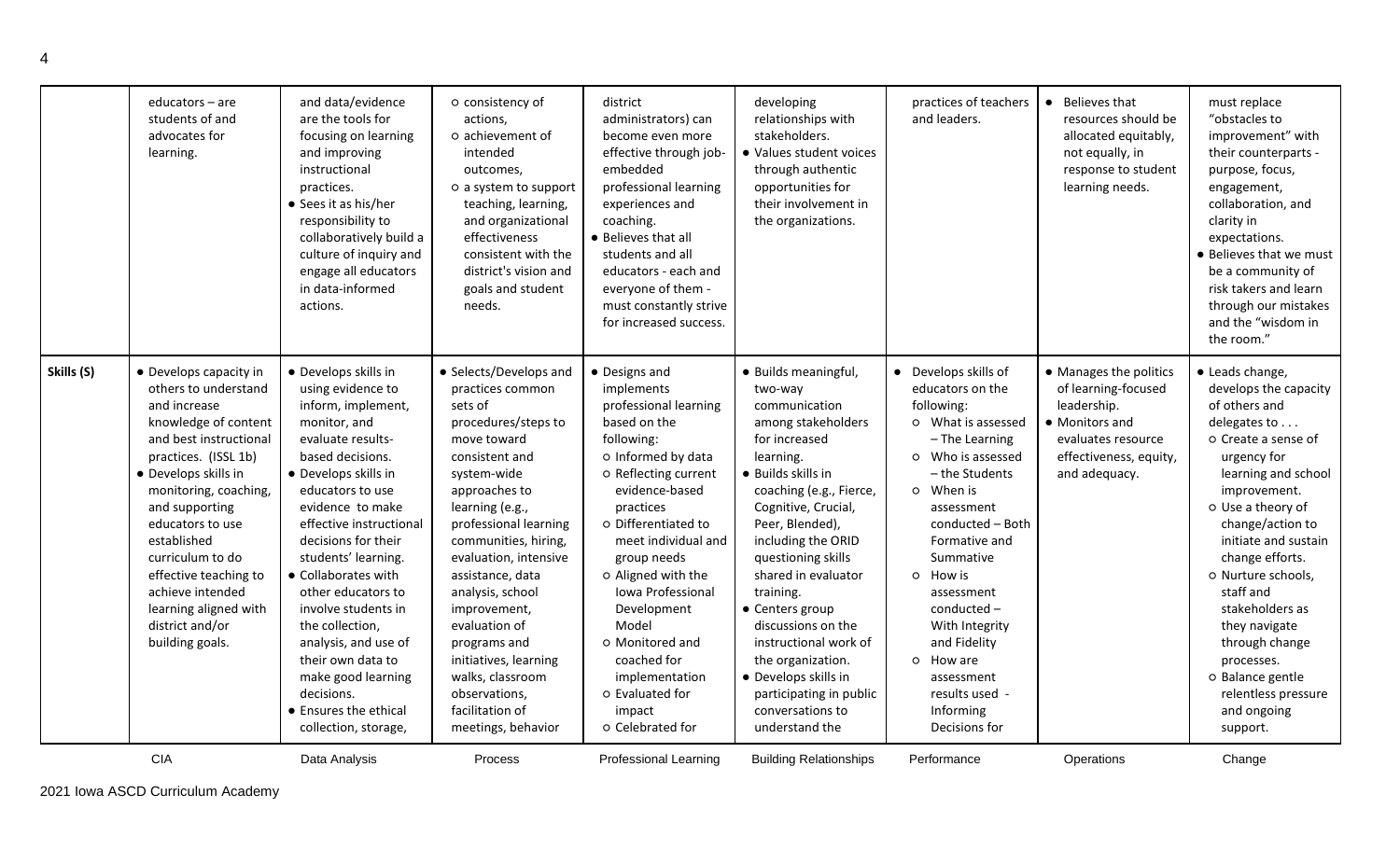|                           |                                                                                                   | and use of data. (ISSL<br>3d)                                                          | expectations).<br>· Designs/Selects/Provi<br>des tools to guide<br>processes (e.g., use of<br>data, input<br>opportunities,<br>decision-making<br>strategies,<br>facilitation,<br>negotiating,<br>presentation,<br>monitoring and<br>evaluation<br>strategies). (ISSL 6c). | increased learning.<br>• Implements<br>strategies to bridge<br>the gap between<br>professional learning<br>and actual classroom<br>implementation.<br>o Coaching<br>o Setting goals and<br>monitoring<br>progress toward<br>goals.<br>o Establishing<br>communities of<br>learners (e.g.,<br>PLCs).<br>• Back maps<br>expectations for adult<br>learners, providing<br>clarity and intended<br>evidence for high<br>expectations at the<br>novice, practitioner,<br>and expert stages.<br>• Uses ongoing<br>feedback/coaching<br>and reflective<br>questioning to<br>support educators'<br>consistent use of<br>best practices. | stakeholders'<br>perspectives and<br>concerns.<br>· Develops skills in<br>building teachers'<br>competency in<br>meaningful two-way<br>communication, first<br>honoring the fact that<br>all parents want their<br>child to succeed.<br>• Develops the use of<br>feedback skills to<br>validate good<br>practice, notice close<br>approximations, and<br>encourage reflective<br>practices in<br>improvement. | <b>Best Practice in</b><br>Learning                                                         |                                                                          | O Monitor and<br>evaluate the<br>change through<br>data/feedback that<br>are timely,<br>accurate, and<br>specific.<br>• Articulate a KASAB (or<br>similar tool) - the<br>knowledge, attitude,<br>skills, aspirations, and<br>behaviors - of all<br>stakeholder groups in<br>the change. |
|---------------------------|---------------------------------------------------------------------------------------------------|----------------------------------------------------------------------------------------|----------------------------------------------------------------------------------------------------------------------------------------------------------------------------------------------------------------------------------------------------------------------------|---------------------------------------------------------------------------------------------------------------------------------------------------------------------------------------------------------------------------------------------------------------------------------------------------------------------------------------------------------------------------------------------------------------------------------------------------------------------------------------------------------------------------------------------------------------------------------------------------------------------------------|---------------------------------------------------------------------------------------------------------------------------------------------------------------------------------------------------------------------------------------------------------------------------------------------------------------------------------------------------------------------------------------------------------------|---------------------------------------------------------------------------------------------|--------------------------------------------------------------------------|-----------------------------------------------------------------------------------------------------------------------------------------------------------------------------------------------------------------------------------------------------------------------------------------|
|                           | <b>CIA</b>                                                                                        | <b>Data Analysis</b>                                                                   | <b>Processes</b>                                                                                                                                                                                                                                                           | <b>Prof Learning</b>                                                                                                                                                                                                                                                                                                                                                                                                                                                                                                                                                                                                            | <b>Relationship Building</b>                                                                                                                                                                                                                                                                                                                                                                                  | Performance                                                                                 | <b>Operations</b>                                                        | Change                                                                                                                                                                                                                                                                                  |
| <b>Aspirations</b><br>(A) | • Desires the assurance<br>that what is learned is<br>tightly aligned with<br>how it is learned - | • Desires to develop<br>the capacity of others<br>to use data to<br>address the needed | • Desires to establish<br>common practices<br>and procedures to<br>assure alignment and                                                                                                                                                                                    | • Expects and supports<br>staff members to<br>continuously learn,<br>reflect, and improve                                                                                                                                                                                                                                                                                                                                                                                                                                                                                                                                       | • Desires to have<br>focused<br>conversations on<br>student learning.                                                                                                                                                                                                                                                                                                                                         | • Desires to provide a<br>laser-like focus on<br>performance, linking<br>individual and and | • Desires to assure a<br>learning-focused<br>allocation of<br>resources. | • Desires to help<br>stakeholders see the<br>why for the change in<br>the organization as                                                                                                                                                                                               |
|                           | <b>CIA</b>                                                                                        | Data Analysis                                                                          | <b>Process</b>                                                                                                                                                                                                                                                             | Professional Learning                                                                                                                                                                                                                                                                                                                                                                                                                                                                                                                                                                                                           | <b>Building Relationships</b>                                                                                                                                                                                                                                                                                                                                                                                 | Performance                                                                                 | Operations                                                               | Change                                                                                                                                                                                                                                                                                  |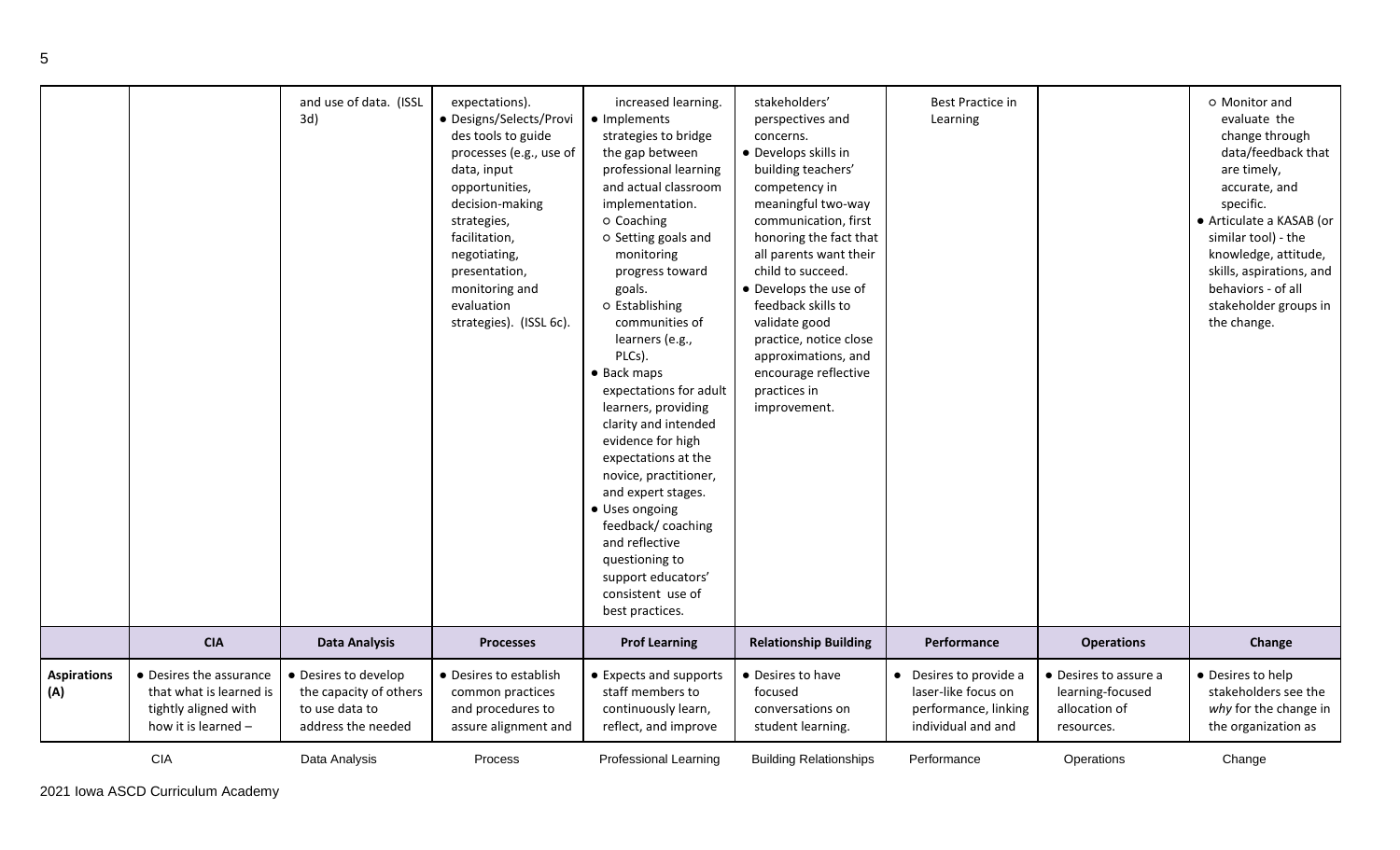|                         | and how well it is<br>learned.                                                                                                                                                                                                                                                                                                                                                                                                                                                                                                                                                            | changes, to create a<br>sense of urgency, to<br>determine<br>improvement<br>strategies, and to<br>celebrate progress<br>toward eliminating<br>the gap between the<br>initial reality and the<br>desired state.                                                                                                                                                                                                                                                                                                                                      | achievement of<br>initiatives and plans<br>with district and<br>building goals.                                                                                                                                                                                                                                                                                                                                                                                                                                                              | their professional<br>skills (ISSL 2c and 2f)<br>• Desires to achieve a<br>system of learning<br>through developing<br>reflective students<br>and educators.                                                                                                                                                                                                                                                                                                                                                                                                          | • Desires to build trust<br>in public education                                                                                                                                                                                                                                                                                                                                                                                                                                                                                                                   | organizational goals,<br>performance, and<br>results through<br>evidence about<br>student and<br>educator<br>performance.                                                                                                                                                                                                                                                                                                                                                                                   | • Strives for vertical<br>equity, ensuring that<br>schools serving<br>students with<br>different levels of<br>needs receive<br>differentially<br>appropriate levels of<br>resources.                                                                                                                                                                                                                                                                                                                                                                                                     | well as for the<br>individuals within the<br>organization.                                                                                                                                                                                                                                                                                                                                                                                                                                            |
|-------------------------|-------------------------------------------------------------------------------------------------------------------------------------------------------------------------------------------------------------------------------------------------------------------------------------------------------------------------------------------------------------------------------------------------------------------------------------------------------------------------------------------------------------------------------------------------------------------------------------------|-----------------------------------------------------------------------------------------------------------------------------------------------------------------------------------------------------------------------------------------------------------------------------------------------------------------------------------------------------------------------------------------------------------------------------------------------------------------------------------------------------------------------------------------------------|----------------------------------------------------------------------------------------------------------------------------------------------------------------------------------------------------------------------------------------------------------------------------------------------------------------------------------------------------------------------------------------------------------------------------------------------------------------------------------------------------------------------------------------------|-----------------------------------------------------------------------------------------------------------------------------------------------------------------------------------------------------------------------------------------------------------------------------------------------------------------------------------------------------------------------------------------------------------------------------------------------------------------------------------------------------------------------------------------------------------------------|-------------------------------------------------------------------------------------------------------------------------------------------------------------------------------------------------------------------------------------------------------------------------------------------------------------------------------------------------------------------------------------------------------------------------------------------------------------------------------------------------------------------------------------------------------------------|-------------------------------------------------------------------------------------------------------------------------------------------------------------------------------------------------------------------------------------------------------------------------------------------------------------------------------------------------------------------------------------------------------------------------------------------------------------------------------------------------------------|------------------------------------------------------------------------------------------------------------------------------------------------------------------------------------------------------------------------------------------------------------------------------------------------------------------------------------------------------------------------------------------------------------------------------------------------------------------------------------------------------------------------------------------------------------------------------------------|-------------------------------------------------------------------------------------------------------------------------------------------------------------------------------------------------------------------------------------------------------------------------------------------------------------------------------------------------------------------------------------------------------------------------------------------------------------------------------------------------------|
| <b>Behaviors</b><br>(B) | • Develop the<br>collaborative, inquiry-<br>based approach for<br>the design and<br>implementation of<br>plans informed by<br>data, addressing root<br>causes of strengths<br>and challenges, and<br>including<br>performance goals.<br>$($ ISSL 1a $)$<br>• Creates and<br>promotes a vision for<br>high expectations and<br>builds collective<br>responsibility for the<br>vision. (ISSL1c)<br>• Eliminates initiatives<br>that are not aligned<br>with district goals or<br>student learning<br>needs and/or are<br>ineffective in meeting<br>those goals or needs.<br>$($ ISSL 1d $)$ | • Supports the<br>collaborative, inquiry-<br>based approach for<br>the design and<br>implementation of<br>plans informed by<br>data, addressing root<br>causes of strengths<br>and challenges, and<br><i>includes</i><br>performance goals<br>$($ ISSL 1a $)$<br>· Communicates data,<br>both internally and<br>externally, in a clear<br>and concise manner<br>to appropriate<br>stakeholders (ISSL 1f)<br>• Select and supports<br>technology systems<br>to collect, analyze,<br>and report data in a<br>timely and effective<br>manner (ISSL 2d) | • Effectively and<br>efficiently organizes<br>and sustains<br>resources, and<br>implements<br>processes and<br>systems to support<br>teaching, learning,<br>and organizational<br>effectiveness<br>consistent with the<br>district's visions and<br>goals and student<br>needs (ISSL 1d)<br>• Develops and<br>implements<br>process(es) for<br>monitoring, coaching,<br>and evaluating<br>programs and<br>initiatives. (ISSL 2d)<br>• Ensures<br>accountability for<br>implementation with<br>fidelity and<br>consistency of<br>standardized | · Utilizes theory,<br>demonstration,<br>practice, and<br>feedback for<br>professional<br>development that<br>substantiates the<br>improvement<br>initiative. (ISSL 1b)<br>• Provides timely,<br>specific feedback that<br>validates best<br>practice, notices close<br>approximations, and<br>encourages reflection<br>$($ ISSL 2e $)$<br>• Provides for<br>collaborative,<br>sustained, job-<br>embedded<br>professional<br>development for all<br>staff aligned with<br>student needs and<br>district goals (ISSL 2f)<br>o Informed by data<br>o Reflecting current | • Fosters a culture<br>where productive<br>relationships among<br>stakeholders charged<br>with leading or<br>supporting targeted<br>changed results in<br>intended<br>improvements/<br>changes consistent<br>with district's vision<br>and goals (ISSL 1e)<br>• Supports distributive<br>leadership<br>• Provides coaching<br>• Participates in co-<br>learning while<br>modeling willingness<br>to change<br>• Promotes<br>communities of<br>practice<br>• Supports the<br>development and<br>maintenance of a<br>district-wide culture<br>that is characterized | • Ensures<br>accountability for<br>successful<br>implementation of<br>initiative/change<br>through fidelity and<br>consistency (ISSL 1e)<br>o Assures support<br>and resources<br>(e.g., time,<br>personnel,<br>expertise,<br>dollars).<br>o Utilizes formative<br>assessment as a<br>form of "gentle<br>relentless<br>pressure" and<br>indicators of<br>progress toward<br>intended change.<br>o Collaboratively<br>makes decisions<br>to adjust the plan<br>for<br>initiative/change<br>based on analysis | · Manages, allocates,<br>and distributes<br>resources equitably<br>to provide on-going,<br>research-based, job-<br>embedded<br>professional learning.<br>(ISSL 2f)<br>• Assures compliance<br>with district/school<br>rules, regulations,<br>and policies, and<br>state and federal<br>laws. (ISSL 3a)<br>• Focuses the use of<br>district resources,<br>including time,<br>people, and finances,<br>to effectively<br>implement the<br>district's goals based<br>on student needs.<br>(ISSL 3d)<br>• Communicates to<br>both internal and<br>external stakeholders<br>the efficient and | • Creates, sustains, and<br>supports a sense of<br>urgency to address<br>changing conditions<br>(ISSL 1e)<br>o Supports<br>distributive<br>leadership.<br>o Provides coaching<br>o Participates in co-<br>learning while<br>modeling<br>willingness to<br>change.<br>o Supports<br>communities of<br>practice.<br>O Engages staff in the<br>use of data to<br>understand<br>learning, teaching,<br>and organizational<br>needs.<br>o Crafts an<br>understandable<br>message about<br>how the proposed |
|                         | <b>CIA</b>                                                                                                                                                                                                                                                                                                                                                                                                                                                                                                                                                                                | Data Analysis                                                                                                                                                                                                                                                                                                                                                                                                                                                                                                                                       | Process                                                                                                                                                                                                                                                                                                                                                                                                                                                                                                                                      | Professional Learning                                                                                                                                                                                                                                                                                                                                                                                                                                                                                                                                                 | <b>Building Relationships</b>                                                                                                                                                                                                                                                                                                                                                                                                                                                                                                                                     | Performance                                                                                                                                                                                                                                                                                                                                                                                                                                                                                                 | Operations                                                                                                                                                                                                                                                                                                                                                                                                                                                                                                                                                                               | Change                                                                                                                                                                                                                                                                                                                                                                                                                                                                                                |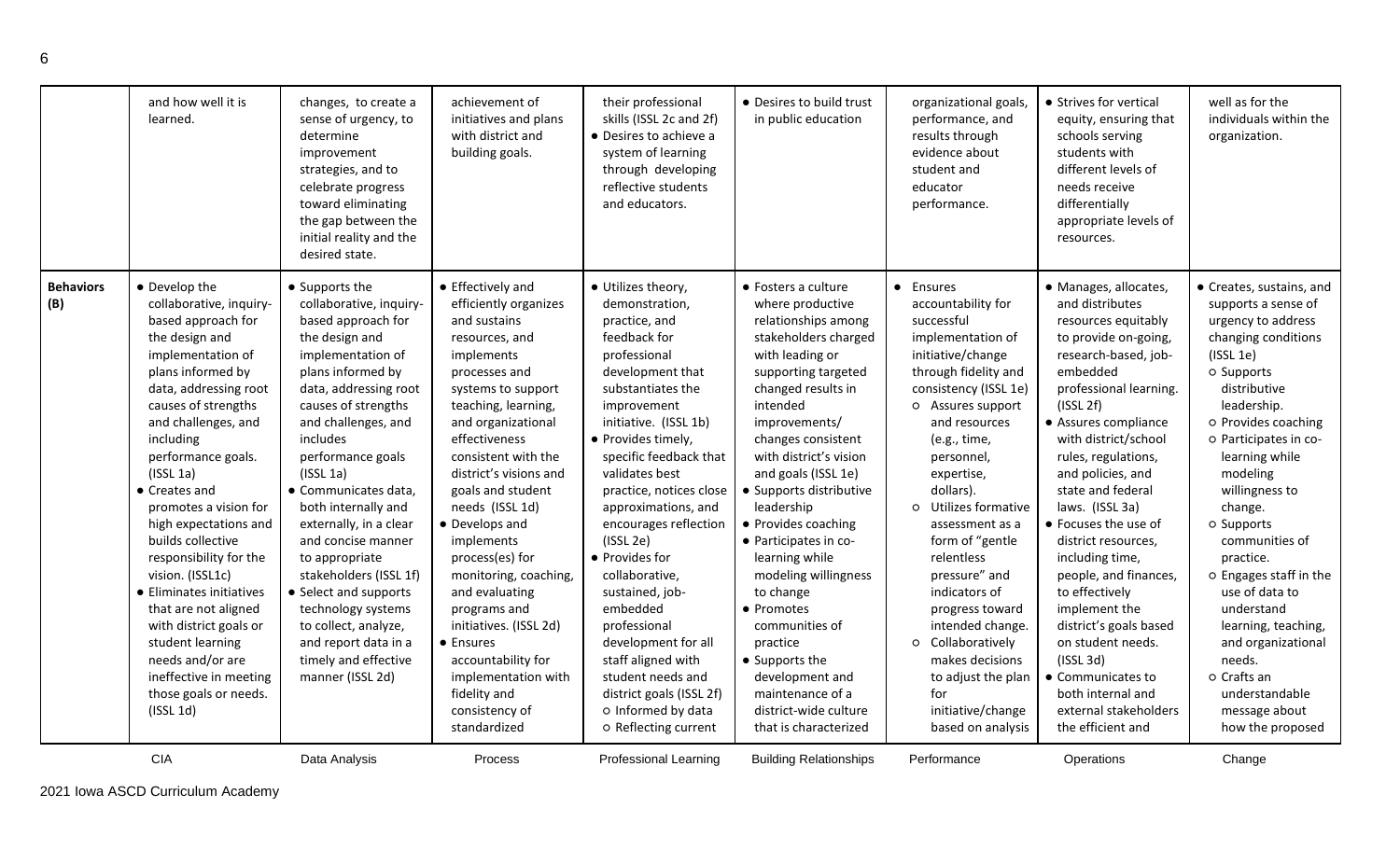|            |               | processes and<br>procedures for family<br>and community<br>involvement. (ISSL<br>4b) | research-based<br>practices<br>o Differentiated to<br>meet individual and<br>group needs<br>o Aligned with Iowa<br>Professional<br>Development<br>Model<br>o Monitored for<br>implementation<br>o Evaluated for<br>impact<br>· Manages, allocates,<br>and distributes<br>resources equitably<br>to provide on-going,<br>research-based, job-<br>embedded<br>professional<br>development. (ISSL<br>2f)<br>· Develops,<br>implements, adjusts,<br>and assesses<br>professional growth<br>plans based on<br>individual and group<br>needs aligned with<br>district goals and<br>expectations. (ISSL<br>2g)<br>• Provides structures<br>for and expects<br>participation in<br>collaboration with<br>colleagues to reach<br>full implementation | by collegiality and<br>collaboration (ISSL 2f)<br>• Maintains an open-<br>door policy to<br>stakeholders (e.g.,<br>students, teachers,<br>parents, families,<br>community members)<br>to focus on students'<br>success (ISSL 2i)<br>• Promotes the<br>involvement of<br>students, families,<br>and community<br>members in decision-<br>making processes to<br>enhance student<br>success. (ISSL 4a)<br>• Engages stakeholders<br>reflecting the<br>community's<br>demographics in the<br>planning, reviewing,<br>and decision making<br>of issues. (ISSL 4b<br>and 6b)<br>• Builds and sustains<br>trust among internal<br>and external groups<br>(ISSL 5c)<br>· Builds cultural<br>competence among<br>stakeholders (ISSL 5d)<br>• Participates in and<br>develops the capacity<br>of others to have<br>difficult conversations<br>within and outside | of assessment<br>data.<br>o Evaluates<br>initiative/change<br>paired with the<br>tasks of<br>efficiency and<br>effectiveness and<br>minimizes or<br>eliminates the<br>root causes of<br>resistance or<br>ineffectiveness.<br>• Develops and<br>implements<br>process(es) for<br>monitoring,<br>coaching, and<br>evaluation of<br>programs and<br>initiatives. (ISSL 2d) | effective use of<br>district resources<br>(e.g., time, people,<br>money, expertise)<br>aligned with district<br>priorities and<br>students' needs. (ISSL<br>3f) | changes will lead to<br>improvement.<br>o Articulates change<br>efforts that lead to<br>improvement in<br>ways that result in<br>achievement of the<br>shared vision. |
|------------|---------------|--------------------------------------------------------------------------------------|---------------------------------------------------------------------------------------------------------------------------------------------------------------------------------------------------------------------------------------------------------------------------------------------------------------------------------------------------------------------------------------------------------------------------------------------------------------------------------------------------------------------------------------------------------------------------------------------------------------------------------------------------------------------------------------------------------------------------------------------|---------------------------------------------------------------------------------------------------------------------------------------------------------------------------------------------------------------------------------------------------------------------------------------------------------------------------------------------------------------------------------------------------------------------------------------------------------------------------------------------------------------------------------------------------------------------------------------------------------------------------------------------------------------------------------------------------------------------------------------------------------------------------------------------------------------------------------------------------------|-------------------------------------------------------------------------------------------------------------------------------------------------------------------------------------------------------------------------------------------------------------------------------------------------------------------------------------------------------------------------|-----------------------------------------------------------------------------------------------------------------------------------------------------------------|-----------------------------------------------------------------------------------------------------------------------------------------------------------------------|
| <b>CIA</b> | Data Analysis | Process                                                                              | <b>Professional Learning</b>                                                                                                                                                                                                                                                                                                                                                                                                                                                                                                                                                                                                                                                                                                                | <b>Building Relationships</b>                                                                                                                                                                                                                                                                                                                                                                                                                                                                                                                                                                                                                                                                                                                                                                                                                           | Performance                                                                                                                                                                                                                                                                                                                                                             | Operations                                                                                                                                                      | Change                                                                                                                                                                |